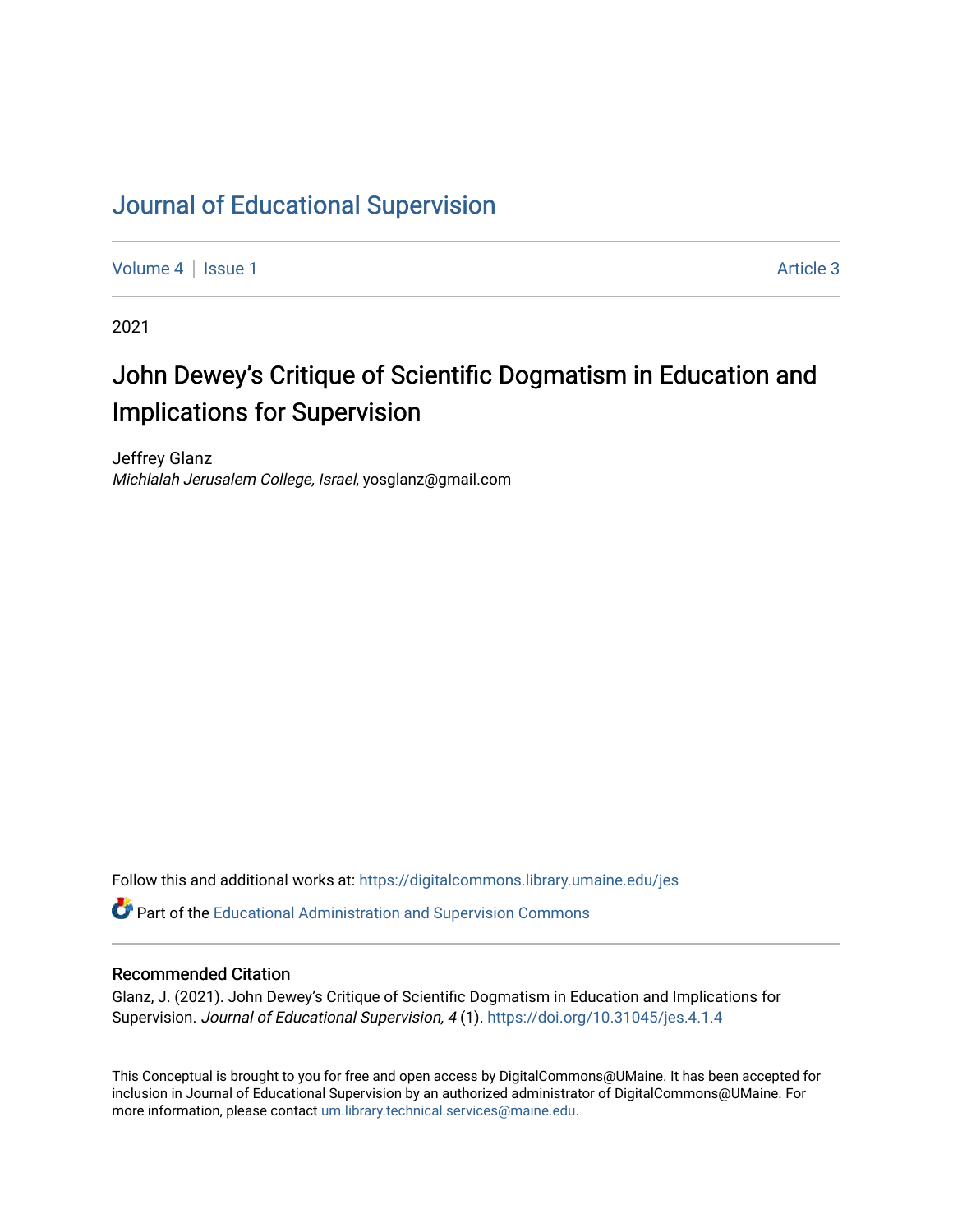# **John Dewey's Critique of Scientific Dogmatism in Education and Implications for Supervision**

Journal of Educational Supervision  $26 - 42$ Volume 4, Issue 1, 2021 DOI:<https://doi.org/10.31045/jes.4.1.4> <https://digitalcommons.library.umaine.edu/jes/>

### **Jeffrey Glanz<sup>1</sup>**

#### **Abstract**

Drawing on Dewey's critique of the way educators, historically, have tried to promulgate definitive prescriptions for educational practice, this article examines implications of the use of science for supervisory practice and for the field of supervision as a whole. A content analysis of Dewey's *The Sources of a Science of Education* indicates the pervasiveness of the technocratic nature of teaching and supervision. Historical evidence is presented to indicate the degree and manner to which educators have tried to use science to justify inspectional and prescriptive practices of supervision. The significance of Dewey's work is in the realization that science alone should not dictate supervisory practice. Rather, viewing science with more tentativeness and exploration is needed. Lessons from Dewey's work are discussed, as are implications for the field of supervision.

#### **Keywords**

Dewey and supervision; the science of supervision; history of supervision

**Corresponding Author:** Jeffrey Glanz (36 Duvdavani Street, Michlalah-Jerusalem College, Jerusalem, ISRAEL, 9116002) email: yosglanz@gmail.com

<sup>1</sup> Michlalah Jerusalem College, Jerusalem, Israel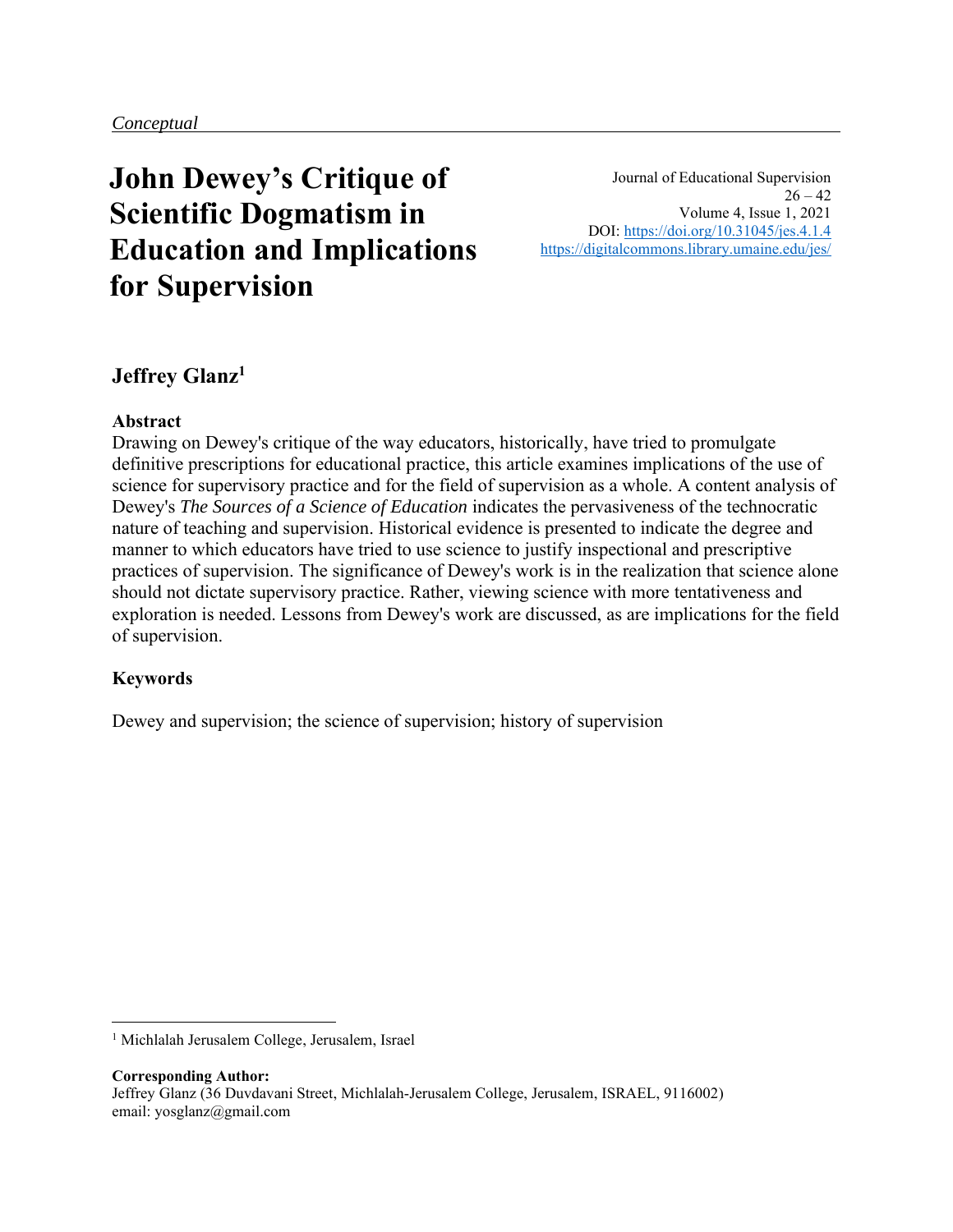#### **Introduction**

Arguably, the most egregious deficiency in education, and particularly in regards to the field of supervision, is its ahistoricism (e.g., Gordon, 2020). Educators, laypeople, policymakers, and other politicians often neglect to consider historical antecedents in promulgating and implementing ideas and programs. The past is viewed, at best, as an interesting exercise in nostalgia but with few lessons to inform and shape current practice. They eschew Ernst Cassirer's (1953) astute observation that the past, present, and future form an "undifferentiated unity and an indiscriminate whole" (p. 8). Fredrich Kummel (1966) explains this notion of temporality as a historical process "in which the past never assumes a final shape, nor the future ever shuts its doors." He continues, "Their essential interdependency also means, however, that there can be no progress without a retreat into the past in search of a deeper foundation" (p. 50).

To think historically requires a realization that past generations might have encountered equally intractable problems that we face today, and they might have invaluable suggestions to confront these issues. To think historically encourages the art of reflection and, at the same time, demands forbearance. To think historically means to ask these, among other questions: "How have significant ideas, events, and people influenced or informed current practice?"; "How are our advocated theories and prevailing practices connected to the past?"; and "What might we learn from the past to shape current policy and practice?"<sup>2</sup>

Past and current clarion cries for increased accountability (Smith & Benavot, 2019), implementation of high stakes testing within a standards-driven political economy (Au, 2015; Hursh, 2013), "rac<sup>[ing]</sup> to the top" by attempting to increase "student outcomes" within a globally competitive environment (Onosko, 2011), and eschewing technocratic approaches to teaching and supervision (Garman, 2020), viewed historically, are not new, albeit their form and emphases might vary. The national movement towards standards-based education with its emphasis on raising standards and promoting uniformity of curricular offerings to raise academic achievement, for instance, has been a long-established reform proposal (Seguel, 1966). Efforts over the past 30 years at establishing national or state standards have not been viewed within a historic context. We have not asked what can be learned from examining efforts by The Committee of Ten, of 1892, which sought to establish new curriculum standards for high school students so that all students would receive a high-quality academic curriculum (Kliebard, 1987).

Equally forgotten, is the establishment of the Commission on the Reorganization of Secondary Education in 1918 that advocated a diversified curriculum, making allowances for a variety of curriculum "tracks" for the varied abilities of students (Krug, 1964). Nor do we consider the development and impact of the College Entrance Examination Board (formed in the 1890s), the Scholastic Aptitude Test (the first SAT was administered in 1926), and the American College Testing Program (established in 1959) as guardians of standards applied to academic curricula. The passage of the National Defense Education Act (NDEA) which poured millions of dollars into mathematics, sciences, and engineering is similarly overlooked in the attempt to raise levels of student achievement and assessed by national standardized tests (Ravitch, 1995).

<sup>&</sup>lt;sup>2</sup> This article is based, in part, on research for a chapter I wrote in Stuckart and Glanz (2010).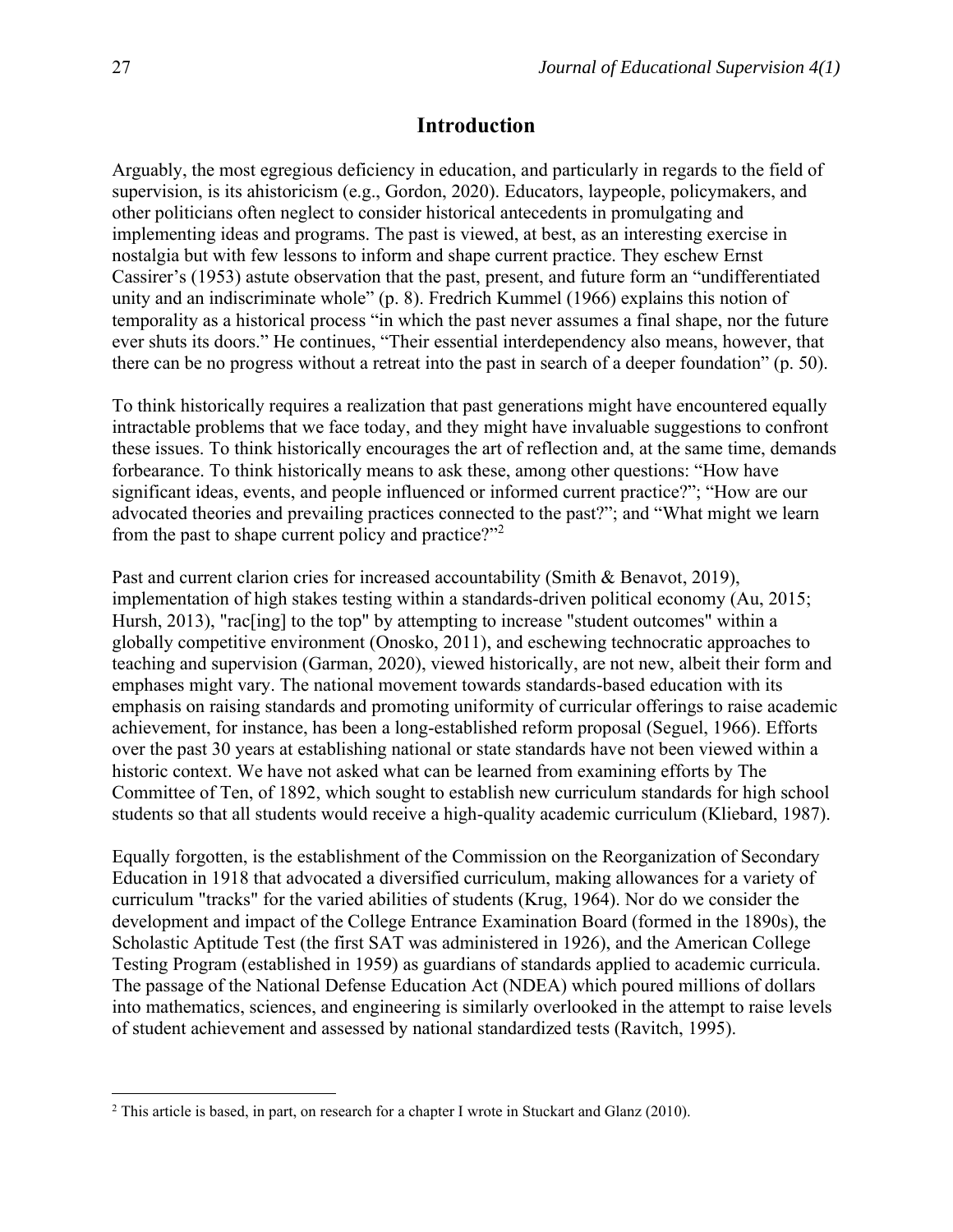Forgotten are the reforms of the early to mid-1980s (National Commission on Excellence in Education, Carnegie Forum on Education and the Economy, and the Holmes Report) in which attention was drawn to the assertion that schools had lowered their standards too much and that American students were not competitive with their international counterparts. In 1989, President George H. W. Bush and state governors held an Education Summit and established six national education goals to be achieved by the year 2000. Signed into law by Congress during the Clinton administration on March 31, 1994, "Goals 2000" proclaimed, in part, that by the year 2000 "U.S. students will be first in the world in science and mathematics achievement" and "Every school will be free of drugs and violence and will offer a disciplined environment conducive to learning."

In the early 1990s, the U.S. Congress established the National Council on Educational Standards and Testing (NCEST) that encouraged educators and politicians to translate somewhat vague national goals into content curriculum standards. NCEST recommended that educators establish specific standards in specific subject areas. The National Council of Teachers of Mathematics (NCTM) led the way by publishing standards that quickly influenced textbook companies and testing agencies. Continuing in the tradition of standards-based education, President George W. Bush signed into law the "No Child Left Behind (NCLB) Act of 2001," a reauthorization of the Elementary and Secondary Education Act Legislation of 1965, which has since morphed into the Every Student Succeeds Act (ESSA). President Obama's Race to the Top still casts its shadow through the Trump era, and likely into the Biden administration, encouraging predefined standards use of scientific data to measure teacher effectiveness and global competition.

Garman (2020) most recently, characterized these national proposals as a "decades-long nightmare of political accountability." In dramatic, almost poetic fashion, she personalizes quite effectively the impact of the "nightmare":

Thus we are forced to confront the nightmare, a country that is rapidly moving away from democratic principles and more towards an autocracy. For me, the question remains: How do I work with other educators to inquire about effective, democratic, and morally responsive supervision, curriculum, and pedagogy where the real work must be rendered in a world of horrifying illusion? I am constantly challenged to become a radical revolutionary to promote a praxis of resistance and culturally relevant pedagogy that addresses the structural inequities that have existed for so long in our nation. (p. 16)

All these proposals that Garman (2020) decries, and I enumerated above, that rely on questionable scientific data practices, it seems to me, serve, most simply, to revisit past educational transgressions, and might, even worse, exacerbate and sustain the very problems they were meant to resolve.

This article focuses on supervisory practice that has mirrored, in many ways, more general developments described above in regards to education and curriculum. Furthermore, although examination of science regarding education and curriculum has been undertaken (see, e.g., Kliebard, 1987), little, if any, attention has been paid to this topic in the field of supervision. Therefore, the nature of scientific inquiry itself is examined in regards, specifically and narrowly, to supervisory theories and practices that have gained attention and legitimacy amidst the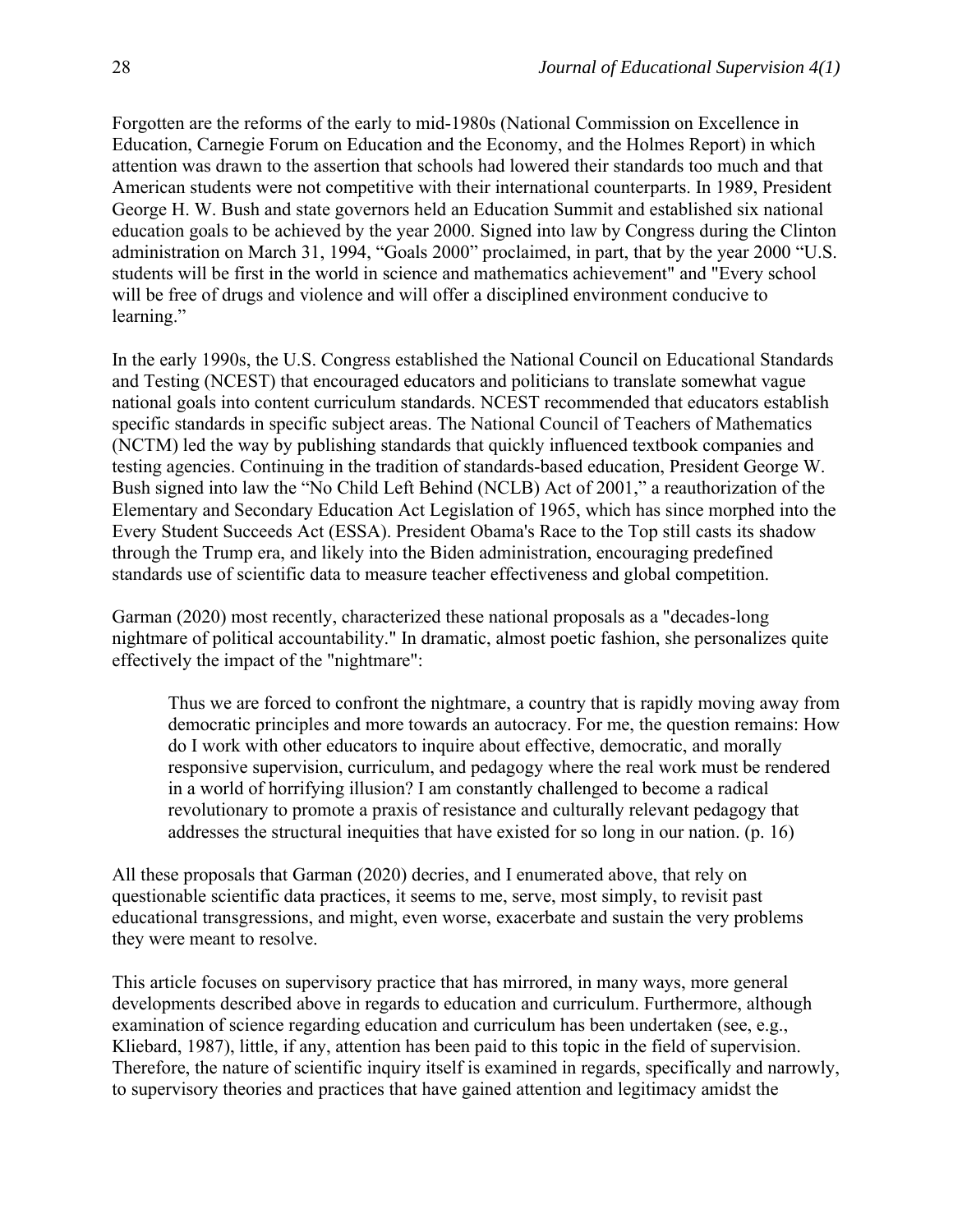prevailing standards-based educational environment. I will examine possible antecedents for present-day proclivities to implement "science-less" supervisory practices that have not undergone empirical scrutiny. I will also point out that Dewey's work may help us place current supervisory efforts in a sounder, more "scientific" frame.

This work began when I reread John Dewey's (1929) often neglected work titled *The Sources of a Science of Education*. This seventy-seven-page essay is remarkable in several ways. First, it represents a concise yet strident critique of educational practice in the early decades of the twentieth century. Dewey chastises educators who seek to apply preliminary yet unproven scientific findings to immediately solve urgent practical problems in schools, Dewey charts an intellectually cogent path for establishing a scientific base to education, teaching, and curriculum.

A second reason why Dewey's work is so important is that it influenced some educators in his day to address difficult problems facing schools. Ever-increasing administrative and organizational demands of the newly established school bureaucracy necessitated, for instance, better means of facilities management, operational governance, curriculum development, and ensuring teacher quality. Educators looked to science to help provide some answers and guidelines for practice. In this light, Dewey's admonitions, in his day, are historically relevant.

Third, highlighting Dewey's arguments sheds light on a nearly forgotten period in American educational history, and serves as a guidepost to help current educators find an appropriate and reasonable balance between the art and science of teaching. And finally, Dewey's work can perhaps serve as an intellectual anchor to address current supervisory practices within an educational and political climate that seeks quick solutions to intractable problems.

In this article, I use historical research with an emphasis on content analysis (Krippendorff, 2018) while examining Dewey's *The Sources of a Science of Education,* since it plays a pivotal role in more deeply understanding the origins of many dilemmas we face in schools, and more particularly, related to issues faced by the field of supervision. I perused the literature that critiques, and rightly so, the technocratic, myopic, and destructive nature of policies and programs that have dominated the educational milieu over the past forty years or so. I was motivated to write this article, utilizing Dewey's work as its fundamental rationale, to indicate the possible origins of our problems because without precisely identifying the source for the technocratic nature of teaching and supervision, we may either miss important directions to take or, perhaps even more egregiously, repeat past mistakes.

My research was guided by one overarching question, "What are Dewey's arguments for establishing sources of science in education given the context in which it emerged?" The next section addresses this question. Following this history, I will attempt to answer, "What is the historical significance of Dewey's work and what can we learn from it?" Then I will offer a conclusion, but perhaps a not too optimistic one.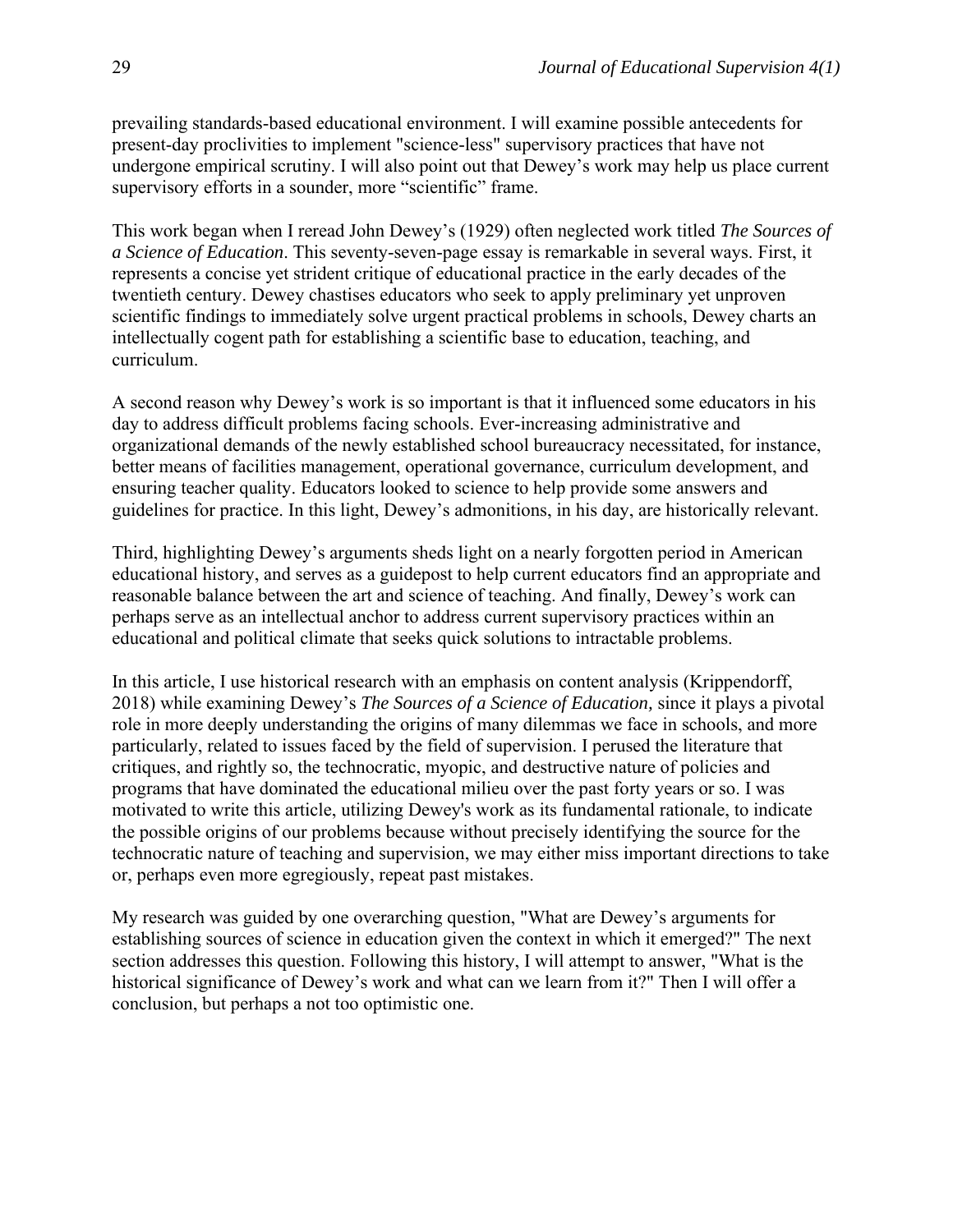#### **Historical Perspective**

There is no extant and complete research in the field of supervision that examines this topic (i.e., John Dewey and the science of supervision). Some authorities have tangentially addressed some of these issues (e.g., Tomlinson, 1997). A few dissertations have as well (Arlington, 1972; Button, 1961; Glanz, 1977). These doctoral dissertations were general treatments but not indepth analyses. What follows then is a historical perspective forming the core of the study.

Unprecedented growth precipitated by the industrial revolution characterized the second half of the 19th century. During this period, schoolmen, specifically superintendents, began shaping schools in large cities into organized networks. In the battle that ensued to reorganize the nation's schools, sources of authority and responsibility in education were permanently transformed (Tyack, 1974). By the end of the 19th century, reformers concerned with undermining inefficiency and corruption transformed schools into streamlined, central administrative bureaucracies with superintendents as supervisors in charge.

Supervision, during this struggle, became an important tool by which the superintendent legitimized his existence in the school system (Glanz, 1977; 1991). Supervision, therefore, was a function that superintendents performed to oversee schools more efficiently. Supervision can best be viewed as an inspectional function during this period. The practice of supervision by inspection was indeed compatible with the emerging bureaucratic school system with its assumption that expertise was concentrated in the upper echelons of the hierarchy.

Many teachers perceived supervision as inspectional, rather than as a helping or improvement function. Numerous technological advances greatly influenced American education after 1900. As a result of the work of Frederick Winslow Taylor (1911), who published a book titled *The Principles of Scientific Management*, "efficiency" became the watchword of the day. Taylor's book stressed scientific management and efficiency in the workplace. The worker, according to Taylor, was merely a cog in the business machinery, and the main purpose of management was to promote the efficiency of the worker. Within a relatively short period of time, Taylorism and efficiency became household words and ultimately had a profound impact on administrative and supervisory practices in schools.

Franklin Bobbitt (1913), a professor at the University of Chicago, tried to apply the ideas that Taylor espoused to the "problems of educational management and supervision." Bobbitt firmly held that management, direction, and supervision of schools were necessary to achieve "organizational goals." Bobbitt maintained that supervision was an essential function "to coordinate school affairs.... Supervisory members must co-ordinate the labors of all, ... find the best methods of work, and enforce the use of these methods on the part of the workers" (pp. 76, 78). The employment of scientific principles in supervision, said Bobbitt, is a necessity for the continued progress of the school system.

Many supervisors, including principals, were eager to adopt Bobbitt's ideas of scientific management for use in schools. Just as "supervision as inspection" reflected the "emergence of bureaucracy" in education, so too "supervision as social efficiency" was largely influenced by scientific management in education. It is within this context that Dewey's work emerged.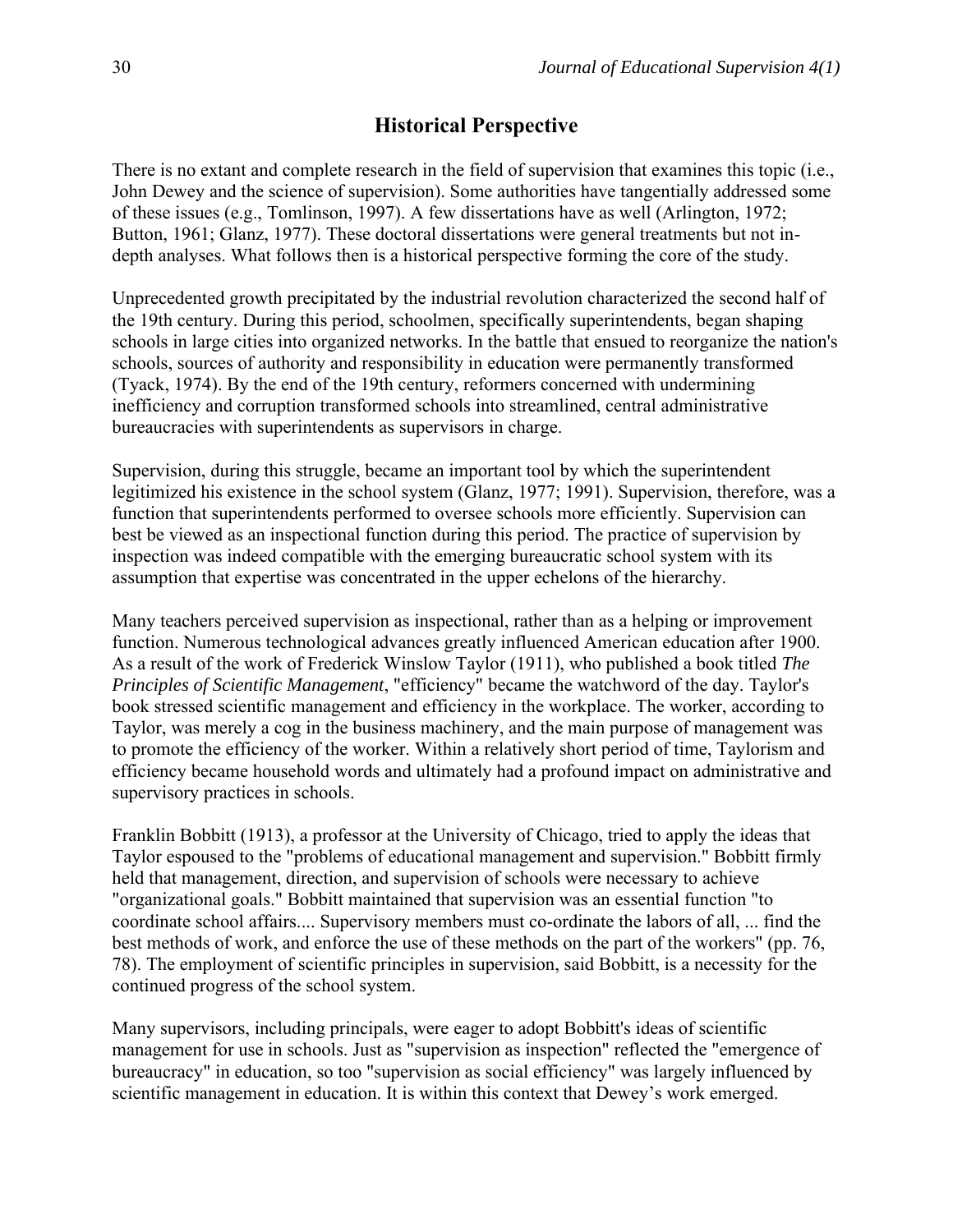The movement to alter supervisory theory and practice toward more democratic and improvement foci, while at the same time minimizing the evaluative function, occurred in the 1920s as a direct result of growing opposition to autocratic supervisory methods. Influenced in large measure by Dewey's (1929) theories of democratic and scientific thinking as well as by Hosic's (1920) ideas of democratic supervision, supervisors attempted to apply scientific methods and cooperative problem-solving approaches to educational problems (Pajak, 1993). Dewey's work, in particular, served as the intellectual impetus to marshal opposition against emerging attempts to apply social efficiency to educational problems.

Examination of the literature indicates, however, that the momentum of social efficiency with its crude and ill-conceived application of science to solve educational problems gained rather than lessened as a result of Dewey's work. Although in the 1930s and 1940s educators believed that autocratic supervisory practices were no longer viable, they urged for more scientific approaches to supervisory practice in schools. In much earlier times, supervision was conducted by employing checklist-type rating cards. The early attempts to apply science via "rating cards" were now losing favor. Burton (1930), a prolific writer in supervision, explained that the use of "rating schemes from our prescientific days, . . . would be wholly inadequate today." Although Burton recognized the usefulness of rating in some instances, he believed that "it is desirable and rapidly becoming possible to have more objectively determined items by means of which to evaluate the teacher's procedure" (p. 405).

One of the foremost proponents of science in education and supervision was A. S. Barr (1931). He stated emphatically that the application of scientific principles "is a part of a general movement to place supervision on a professional basis." Barr stated in precise terms what the supervisor needed to know:

Supervisors must have the ability to analyze teaching situations and to locate the probable causes for poor work with a certain degree of expertness; they must have the ability to use an array of data-gathering devices peculiar to the field of supervision itself; they must possess certain constructive skills for the development of new means, methods, and materials of instruction; they must know how teachers learn to teach; they must have the ability to teach teachers how to teach, and they must be able to evaluate. (p. x)

"In short," concluded Barr, "they must possess training in both the science of instructing pupils and the science of instructing teachers. Both are included in the science of supervision" (p. xi).

Barr (1925) said the supervisor should "first formulate objectives, followed by measurement surveys to determine the instructional status of schools. Then, probable causes of poor work should be explored through the use of tests, rating scales, and observational instruments" (p. 360). The results of supervision, continued Barr, must be measured. Most important, according to Barr, the methods of science should be applied to the study and practice of supervision. More concretely, he asserted that a scientific analysis of teaching is a necessary part of the training of a supervisor: "How can the scientific knowledge of the teaching process be brought to bear upon the study and improvement of teaching?" Barr contended that teaching could be broken down into its component parts, and that each part had to be studied scientifically. If good teaching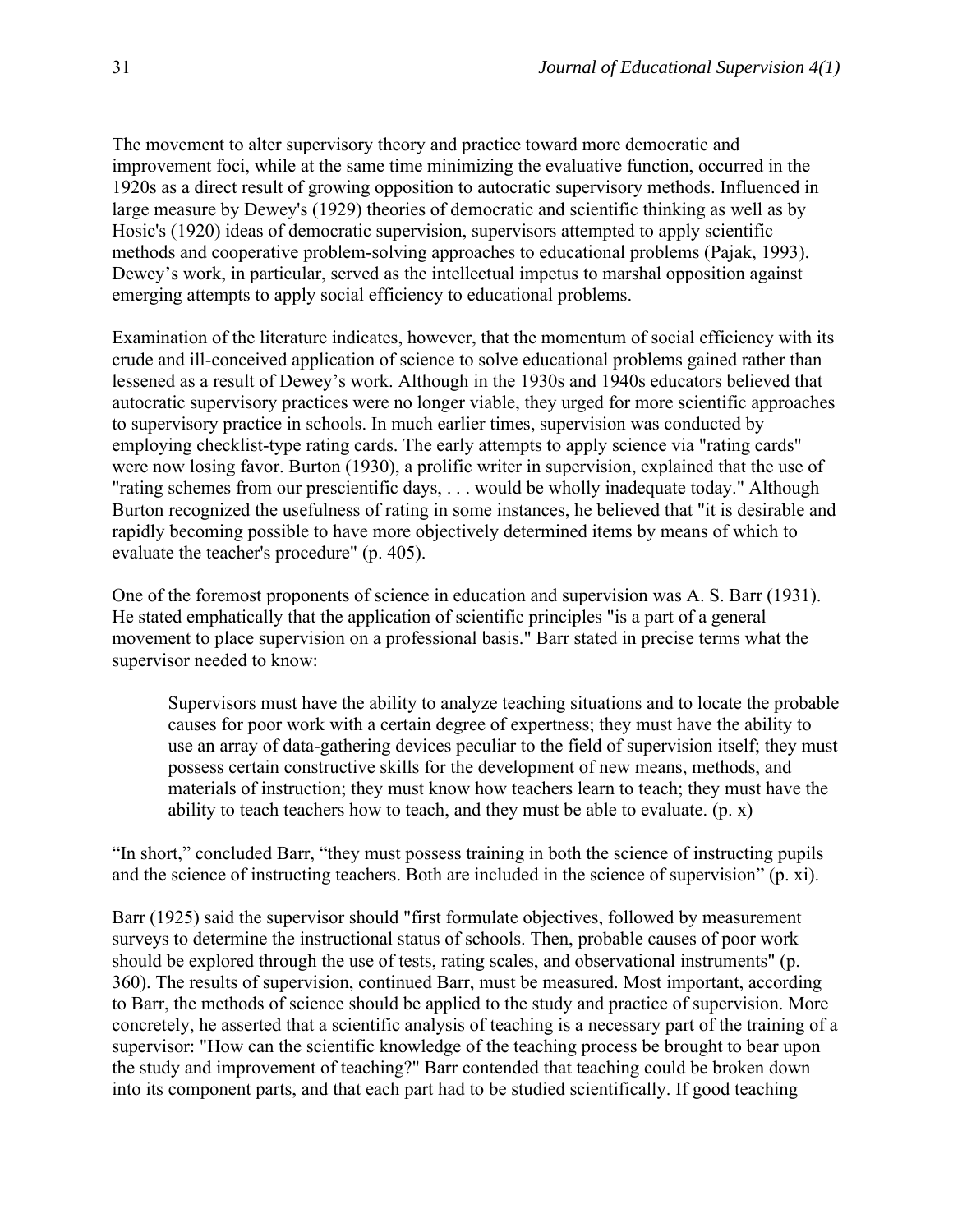procedures could be isolated, thought Barr, then specific standards could be established to guide the supervisor in judging the quality of instruction. He based his scientific approach to supervision "upon the success of the professional student of education in breaking up this complex mass into its innumerable elements and to study each objectively" (pp. 360, 363).

One of the earliest objectors to the use of scientific supervision was a professor of education at Ohio State University named Orville G. Brim. In an article entitled "Changing and Conflicting Conceptions of Supervision," Brim (1930) acknowledged "the rapid growth of scientific supervision." He labeled the application of science to the work of supervisors as "inspectorial, a fact-finding process." He claimed that the use of "diagnostic tests" and recording teacher behaviors in "numerical form" had the "quality of authority, of finality." Decrying such an application of science to the work of supervision, Brim stated emphatically and with a tinge of sarcasm:

This belief in the reliability of the findings of scientific investigations, the belief that the standard established should become the universal practice, has tended to make the scientific supervisor more autocratic than his predecessor, the inspector, for the scientific supervisor thinks he has the authority of 'facts' spelled in capital letters. (p. 133)

While others joined Brim in his condemnation of the injudicious application of science to supervisory practice, the impetus for their criticisms can be found in the groundbreaking work of John Dewey (1916, 1929). Dewey (1916) believed that the future of civilization depended "upon the widening spread and deepening hold of the scientific habit of mind; and that the problem of problems in our education is, therefore, to discover how to mature and make effective this scientific habit" (Boydston, 1985, p. 78). Dewey (1916) held that:

Science must have something to say about what we do, and not merely about how we may do it most easily and economically. . . . When our schools truly become laboratories of knowledge-making, not mills fitted out with information-hoppers, there will no longer be need to discuss the place of science in education. The problem of educational use of science is to create an intelligence pregnant with belief in the possibility of the direction of human affairs by itself. . . . The method of science engrained through education in habit means emancipation from rule of thumb. (pp. 167, 168)

Dewey (1916) asserted that science, to have any lasting effect in schools, must be grounded in the "lived experience" of the members of each school. Science is experience becoming rational, said Dewey. "The effect of science is thus to change man's idea of the nature and inherent possibilities of experience." By the same token, he said:

…it changes the idea and the operation of reason. Instead of being something beyond experience, remote, aloof, concerned with a sublime region that has nothing to do with the experienced facts of life, it is found indigenous in experience: the factor by which past experiences are purified and rendered into tools for discovery and advance. (p. 228)

Dewey, in sum, believed that scientific theory was related to practice "as the agency of its expansion and its direction to new possibilities" (p. 228).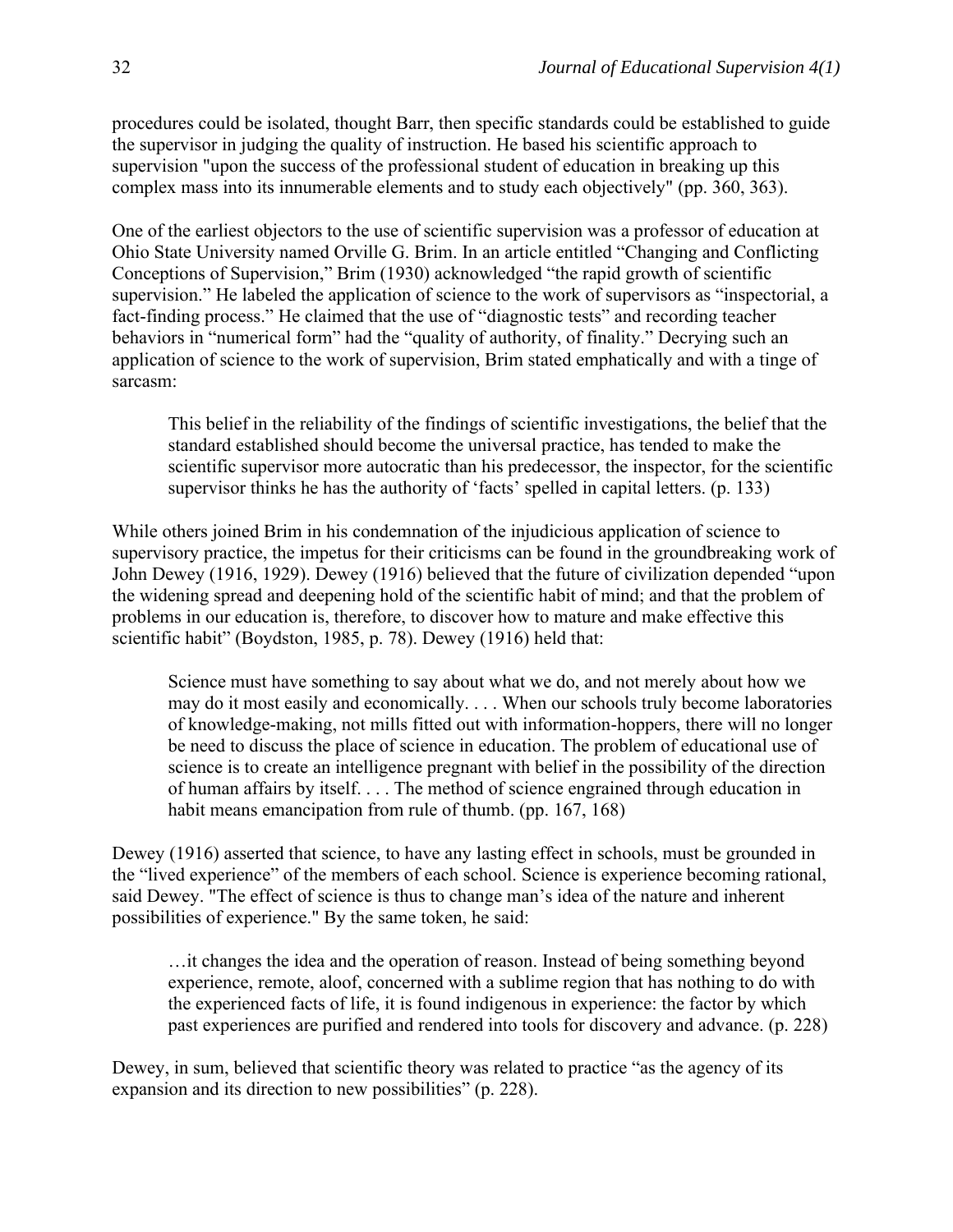Dewey's (1929) most scathing critique of existing scientific practices in the schools, as well as the most lucid exposition of his ideas on scientific inquiry, was set forth in his sometimes read, but not understood, volume *The Sources of a Science of Education*. In response to the question: "is there a science of education? . . . Can there be a science of education?" Dewey replied that while scientific and systematic investigation sheds light on a range of facts by enabling "us to understand them better and to control them more intelligently, less haphazardly and with less routine," our current utilization of science in schools is inadequate and misdirected. He denounced the current practice of science in education. There is "a strong tendency to identify teaching ability with use of procedures that yield immediately successful results, success being measured by such things as order in the classroom, correct recitations by pupils in assigned lessons, passing of examinations, promotion of pupils to a higher grade, etc." Educators, he charged, "want recipes for classroom success." This view of "science is antagonistic to education as an art," declared Dewey (pp. 14, 17).

Dewey claimed the use of rating schemes was not an "enhancement of science in education," but a detraction from the true aims of science. "Such attempts, even when made unconsciously and with laudable intent to tender education more scientific," he said, "defeat their own purpose and create reactions against the very concept of educational science" (p. 5). Dewey concluded his little book with a recapitulation and final admonition. The only way, said Dewey, to create a science of education is to involve oneself in the "educational act itself." The intense interaction between practitioner and pupil will in and of itself yield "scientific formulations." He then says:

Education is by its nature an endless circle or spiral, . . . in its very process it sets more problems to be further studied, which then react into the educative process to change it still further, and thus demand more thought, more science, and so on, in everlasting sequence. (p. 70)

Dewey (1929) warned that to ignore the value of "experimentation and discovery" will lead to a mistaken conception of the "true meaning of scientific inquiry" (p. 2). Science based on experimentation, said Dewey, is emancipatory and purposeful. Dewey's ideas of science as applied to educational practice did not receive wide acceptance. Supervisors, in particular, did not adopt Dewey's model of scientific inquiry. Much of his writing, especially about the science of education, was technical and enigmatic in its presentation. As a result, confusion and misinterpretation of Dewey's views prevailed.

Given the fact that there was much misunderstanding, it was not surprising that supervisors did not adopt Dewey's ideas. More significantly, supervisors eschewed his ideas about science because they were more interested in definite, ready-made prescriptions. Dewey's admonitions to avoid definitive scientific formulations in favor of gradual experimentation of ideas in the classroom did not find favor among supervisors. Supervisors desperately wanted instant solutions to the problems they faced in schools. Rating schemes, for example, were appealing to supervisors because they could, it was thought, accurately assess the performance of teachers' work. Their ideas backfired as teacher opposition to rating schemes and misuse of science grew in intensity (Hill, 1918; Rousmaniere, 1992).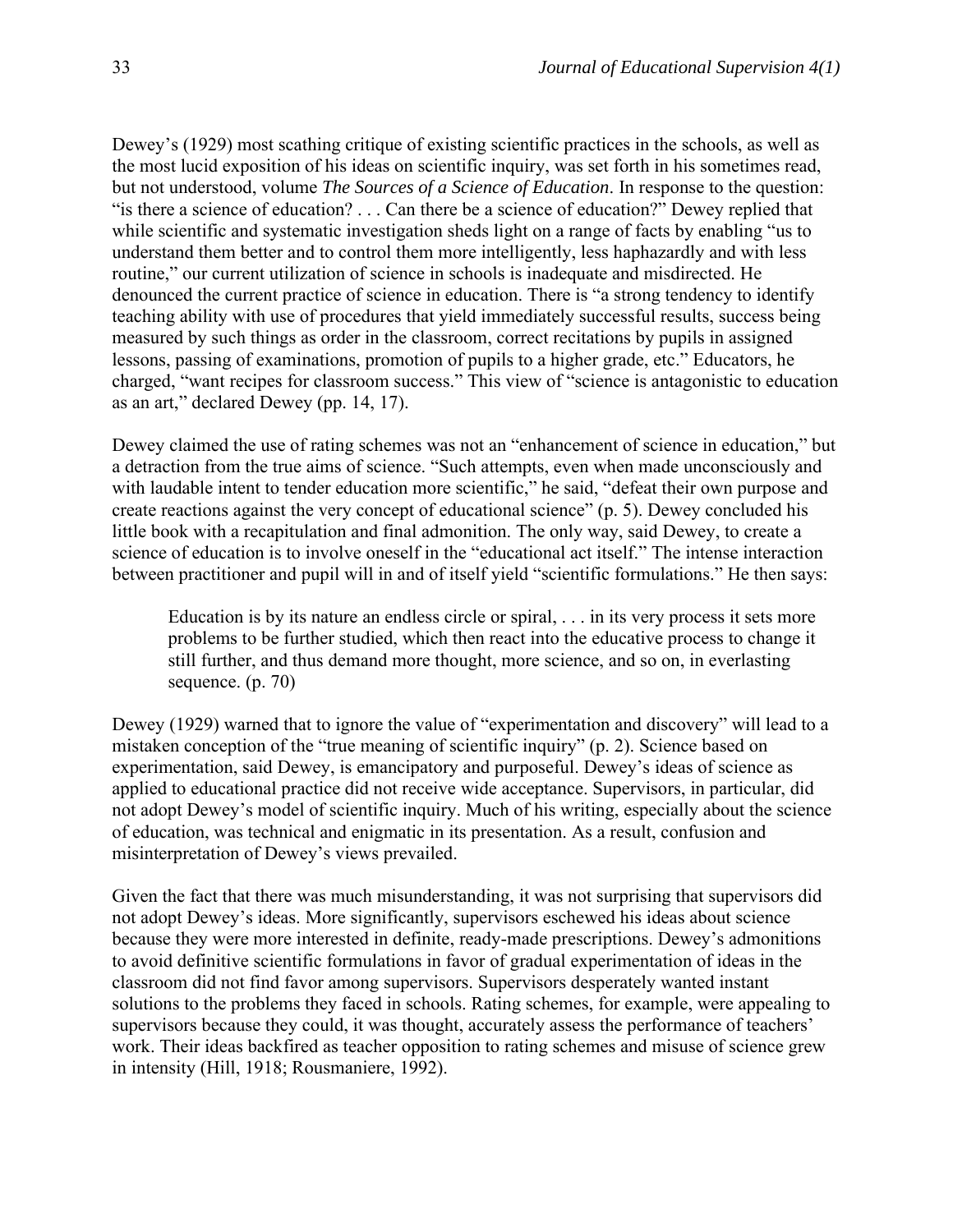Although Dewey's ideas did not hold sway in most schools, proposals were proffered that aligned with Dewey's scientific formulations. Throughout the thirties, forties, and fifties, the idea that supervision involves improving instruction based on classroom observation gained momentum (see, e.g., Burton & Brueckner, 1955). Supervision as a means of improving instruction through observation was also reinforced by the use of "stenographic reports" which was the brainchild of Romiett Stevens, a professor at Teachers College, Columbia University. Stevens thought that the best way to improve instruction was to record verbatim accounts of actual lessons, "without criticism or comment." Stevens's stenographic account was "the first major systematic study of classroom behavior" (Hoetker & Ahlbrand, 1969). Dewey, I surmise, would have applauded Stevens's stenographic accounts because they were descriptive, not prescriptive. Stevens' work needs greater attention because it laid the groundwork for much of the descriptive, non-judgmental approaches of supervision that were advocated in the 1970s and still in use today.

As supervision matured in theory throughout the fifties and beyond, emphasis was placed on participative and collegial functions of supervision. Invented by Morris Cogan (1973) at Harvard University, clinical supervision was conceived as a "vehicle for developing professionally responsible teachers who were capable of analyzing their own performance" with an "emphasis on reflective problem solving" (Pajak, 2000, p. 5). Goldhammer (1969), one of the early proponents of clinical supervision and a student of Cogan, stated that the model for clinical supervision was "motivated, primarily, by contemporary views of weaknesses that commonly exist in educational practice" (p. 1).

The premise of clinical supervision was that a prescribed, formal process of collaboration between teacher and supervisor could improve teaching. The literature of clinical supervision has been replete with concepts of collegiality, collaboration, assistance, and improvement of instruction. Garman's (2020) recent article on this topic sheds more in-depth light than I have space for here. Suffice it to say, clinical supervision favored collaborative practice over inspectional, faultfinding supervision. Supervision as a science seemed to take a backseat to more simply engaging teachers in meaningful conversations about their practice in the classroom. Prescriptive measures of supervision were not advocated.

It should be noted, though, that as is usual practice in education and supervision, in particular, a disconnect between advocated theory and everyday practice in schools existed. Many schools, despite advocacy for collaboration, incorporated traditional forms of inspectional supervision. Such practices focused on observation usually for evaluation wherein a supervisor observes a teacher (a pre-conference might have occurred) and then writes up a formal evaluation for the teacher's file (a post-conference may or may not have occurred). Supervision of this sort was reminiscent of impressionistic and evaluative supervisory practices throughout the early twentieth century.

From the 1980s and over the next several decades a spate of alternative methods of supervision arose. In the early eighties, developmental supervision, in which varying levels of teaching abilities were acknowledged, gained attention (Glickman, 1981). By the end of the decade transformational leadership, which advocated that supervisors serve as change-agents, became popular (e.g., Leithwood & Jantzi, 1990). Other writers, in the 1990s, advanced alternative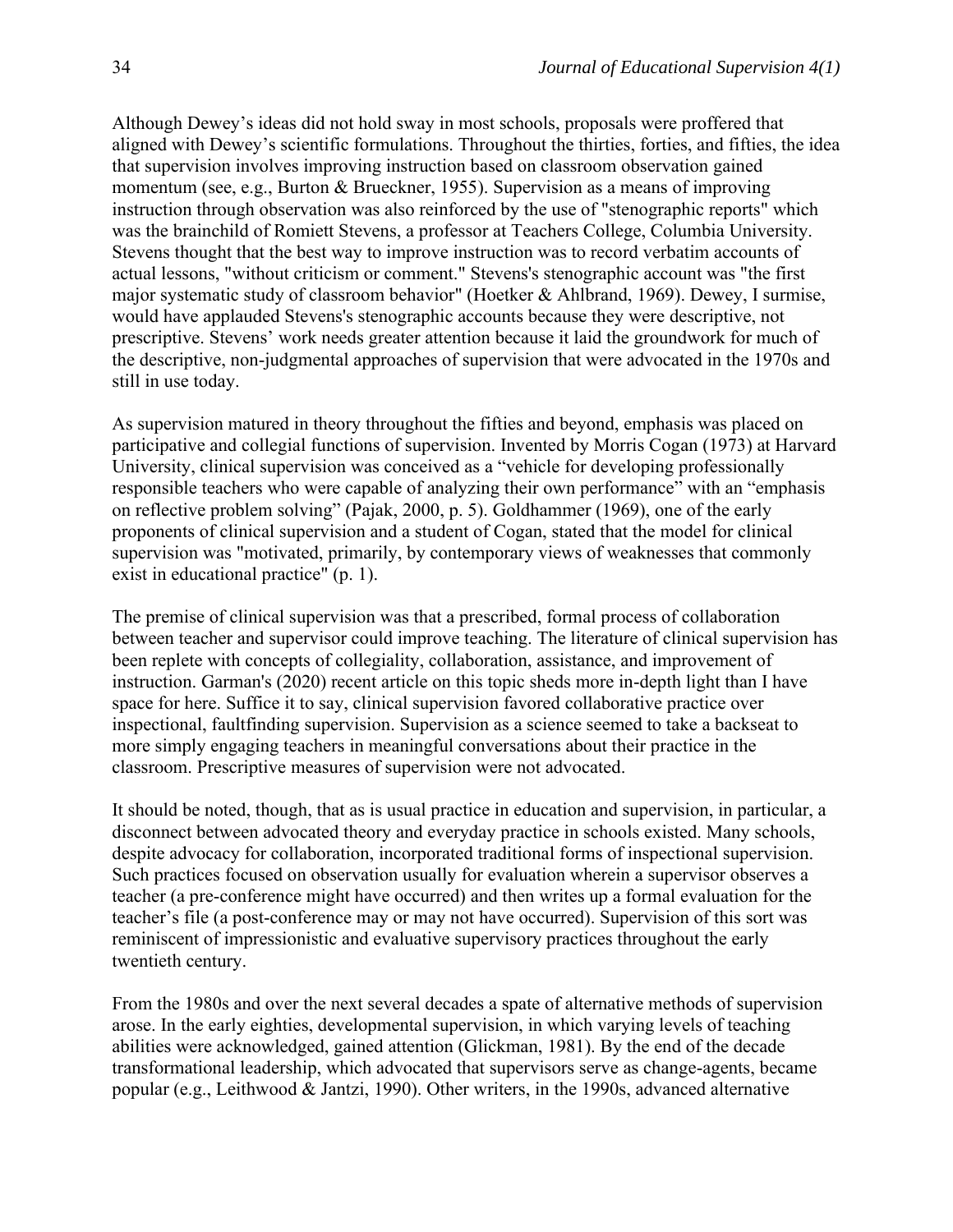approaches known as "culturally-responsive" supervision (e.g., Bowers & Flinders, 1991). Teacher empowerment (e.g., Darling-Hammond & Goodwin, 1993) gained attention as a viable means for teachers to become active participants in decision-making processes in schools. Peer supervision (e.g., Willerman et al., 1991) appeared in the literature as an alternative to traditional supervision by "professionally trained supervisors," as did cognitive coaching (Costa  $\&$ Garmston, 1994). Other collegial and democratic supervisory methods continued to receive attention (e.g., Ovando, 1995, 2000).

The publication of *Supervision in Transition* in the early 1990s by the Association for Supervision and Curriculum Development (ASCD) marked a refinement in the changing conception of supervision as a democratic enterprise. Other models and conceptions of supervision emerged in an attempt to extend democratic methods to disassociate itself from bureaucratic, inspectional, and "scientific" supervision. Yet, the high-stakes accountability era held sway wherein directive approaches to supervision were commonplace (Marshall, 2003; Sullivan et al., 2005). One such practice, known as the walk-through, was promulgated by Downey et al., (2004) in a volume titled *The Three-Minute Walk-Through*. Such practices found justification within a standards-based educational milieu. They also found legitimacy given the overall pejorative legacy of the supervision field. "Walk-throughs," conceived of as a democratic process, involving teachers, was used primarily as a monitoring tool (Roberts, & Pruitt, 2003). Such a supervisory practice was aligned with attempts to discover a science of teaching.

A perusal of the supervision literature from the beginning of the new century until today indicates that the supervision field still has difficulty ridding itself of its historic legacy. Space limitations allow for just a few notations. Sterrett et al. (2020) describe the "powerful potential" to achieve, what I would call, a Deweyian approach built on "reflection and collaboration." They discuss the "potential," indicating we are not there yet, by any stretch of the imagination. Garman (2020) more starkly paints a, certainly anti-Deweyian, gloomy picture:

The educational nightmare of accountability is the world of bogus claims of researchbased practices, data-driven instruction, prepackaged and scripted curricula, classification of students and teachers, standardized rubrics and tests, AYP progress goals, and large scale data reporting, all in the service of political and economic imperatives made manifest through a dominant political spectacle of 'accountability and choice.' In this nightmare it appears that we have abandoned our democratic aspiration to create an educational system that meets the individual needs of every child, while at the same time allowing the roles of the supervisor to be eroded. (p. 16)

#### **Lessons from Dewey**

Dewey understood, perhaps more than anyone during his day, the interrelationship among the educational enterprise, the role of a school in society, and the nature of teaching and learning. He realized the dialectical relationship between an academic discipline and curriculum. He knew that education, as a whole, and teaching, particularly, were social, dynamic processes not easily manipulated to conform to prescribed formulae. He cherished the learner and understood deeply the sacred job of a teacher.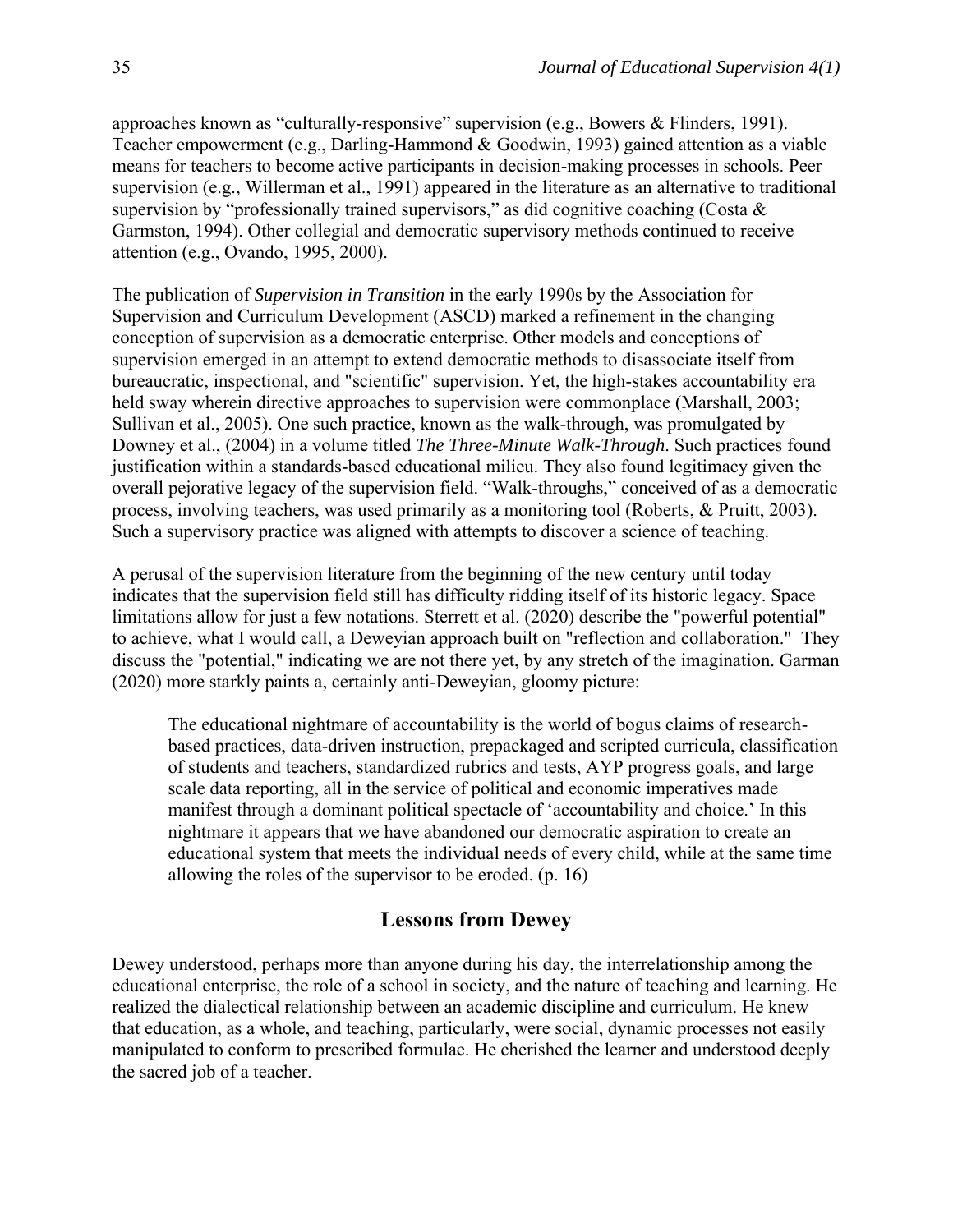Dewey's work is significant because it represents a clear and cogent departure from rigid conceptions of education based on vestiges of the bureaucracies of the past. Even more important is that Dewey and his colleagues confronted seemingly intractable problems not too dissimilar from ones faced by later generations of educators. The conditions and circumstances might have changed, but the fundamental premises and issues remain entrenched. Educators in Dewey's day realized these problems and looked to science for a cure-all. Dewey's vociferous attack was not necessarily about their attempt to study education scientifically. His critique centered on a twofold problem. First, he lamented their impatience for quick solutions. "Learning to wait," Dewey (1929) explained, "is one of the important things that scientific method teaches, . . ." (p. 42). Dewey criticized educators who looked to science to provide ready-made answers. Second, and not an unrelated point, when science, he said, did yield some valuable (or in today's lingo "research-based") findings, even then, a deliberate, tentative, and inquiring stance must be taken.

Crucial to understanding Dewey's perspective and significance is:

…that the final reality of educational science is not found in books, nor in experimental laboratories, nor in the class-rooms where it is taught, but in the minds of those engaged in the educative act. But they are not *educational* [italics in original] science short of this point. They are psychology, sociology, statistics, or whatever. . . . This is the point upon which my whole discussion turns. We must distinguish between the sources of *educational science* [italics in original] and scientific content. We are in constant danger of confusing the two; we tend to suppose that certain results because they are scientific, are already educational science. Enlightenment, clarity and progress can come about only as we remember that such results are *sources* [italics in original] to be used, through the medium of the minds of educators, to make educational functions more intelligent. (pp. 32-33)

Surveying the scientific dimensions of supervision in light of Dewey's work, Killian and Post (1998) document the historic proclivity to cling to theories of scientific management in education and their impact on supervisory practice. They explain that as long as society values a technicalrational approach that emphasizes scientific discoveries as paramount, scientific conceptions of supervision are inevitable. Killian and Post explain, ". . . claiming that supervision and teaching are applied sciences lends respect to those fields, and that trying to use research to identify the 'one best practice' is attractive." They state that "teaching and learning are too complex to be captured simply. In the real world of teaching, none of the assumptions hold up very well and the related practices portray an unrealistic view of teaching and supervision" (p. 1051).

A more realistic view is aligned with Dewey's notions of the tentativeness of science in education and its exploratory nature. Killian and Post cite a variety of "problems that plague applications of scientific management to supervisory practice" including, among others, "rushed implementation" (p. 1051). "Failure to establish an adequate research base in advance of implementation," they explain, results in catastrophe (p. 1052). They offer this concluding note, scientific supervision, stemming from the days of Taylor and Bobbitt, "continues to be a major competing force in supervision." They say, we seem to prefer the exact answer to a wrong question rather than an approximate answer to the right question. Killian and Post end, "The important issue thus becomes, not so much whether the legacy of scientific management will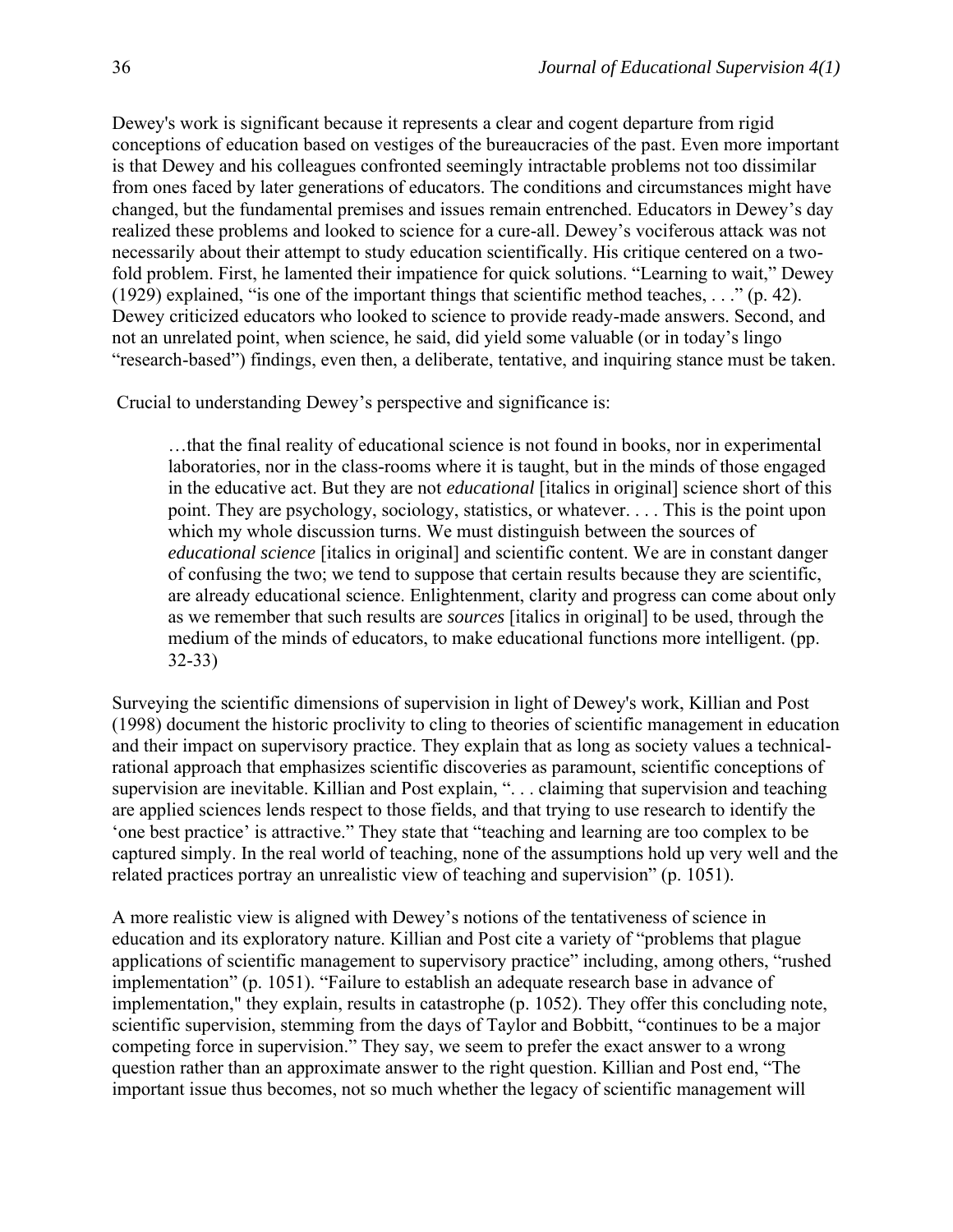endure, but whether our predilection for the most simplistic of its forms can be tempered by some lessons learned about its failures" (p. 1052).

Research-based practices are given much attention without, unfortunately, sufficient scrutiny as to their effectiveness. The proverbial bandwagon approach remains pervasive in our field. We need to understand that an over-reliance on "research-based" practices without examining the research underlying the particular practice is misguided. We need to understand that education is multivariate, and deriving findings without realizing the tentativeness of the findings is unfortunate. W. James Popham, Emeritus Professor in the UCLA Graduate School of Education (personal conversation) astutely observed that "even 'sound science,' at the very best, will only allow us to say, "If I use this research-supported tactic, it is more likely that my students will achieve the curricular aim I have in mind for them than if I did not use this research-supported tactic—but I can't be certain that it will work."

The late and famed Edward Pajak, a respected professor of supervision and former Chair of Education at Johns Hopkins University (personal conversation, Glanz, 2018) agreed that "the field of supervision doesn't seem to have much of a memory, which is true of education generally." He also concurred that "Dewey's influence on thinking in our field has been significant, but largely forgotten." As regards a "science of supervision," he said, "I think you're correct that we're now looking for scientific 'answers,' instead of employing the scientific process to the work of educators, which is what Dewey really proposed."

#### **Conclusion**

So, what can we learn from Dewey's understanding of science and how might such an understanding inform current and, perhaps, future supervisory practice? The field of supervision needs to redefine, reculture, or, even, re-find itself (see English, 2007, who makes a similar argument about educational administration, albeit for different reasons). I think we need to find a more appropriate and reasonable balance between the art and science of teaching. Robert H. Anderson, one of the founders of the Council of Professors of Instructional Supervision (COPIS) and former professor at Harvard University (personal communication, Glanz, 2018) said that for us to have a science of supervision or education for that matter, we need to continue research to establish a "solid base" for teaching practice. Extant research findings, verified time and time again in differing contexts, it seems to me, is critical for establishing such a base. Moreover, additional empirical research in the field of supervision is critical. This journal has begun to inspire such work.

Continued research will provide us a deeper, more thorough understanding of good teaching practice and the role those concerned with instructional improvement can play. Supervision, certainly, can benefit profoundly from such a teaching research base to inform work with teachers. But in the end, a science of education is not what we should be looking for. Rather, as Dewey has admonished, we need to look for the "sources" of a science of education. In that light, our work is much more nuanced and tentative, less dogmatic and prescriptive. For Dewey, even expressed in his later works (Dewey, 1938), inquiry should be viewed as "thoughts-in-progress" to eschew misunderstandings and outright errors. Supervision, thus, becomes a process of engaging teachers in an artful, in-depth, and continuous dialogue or conversation about what is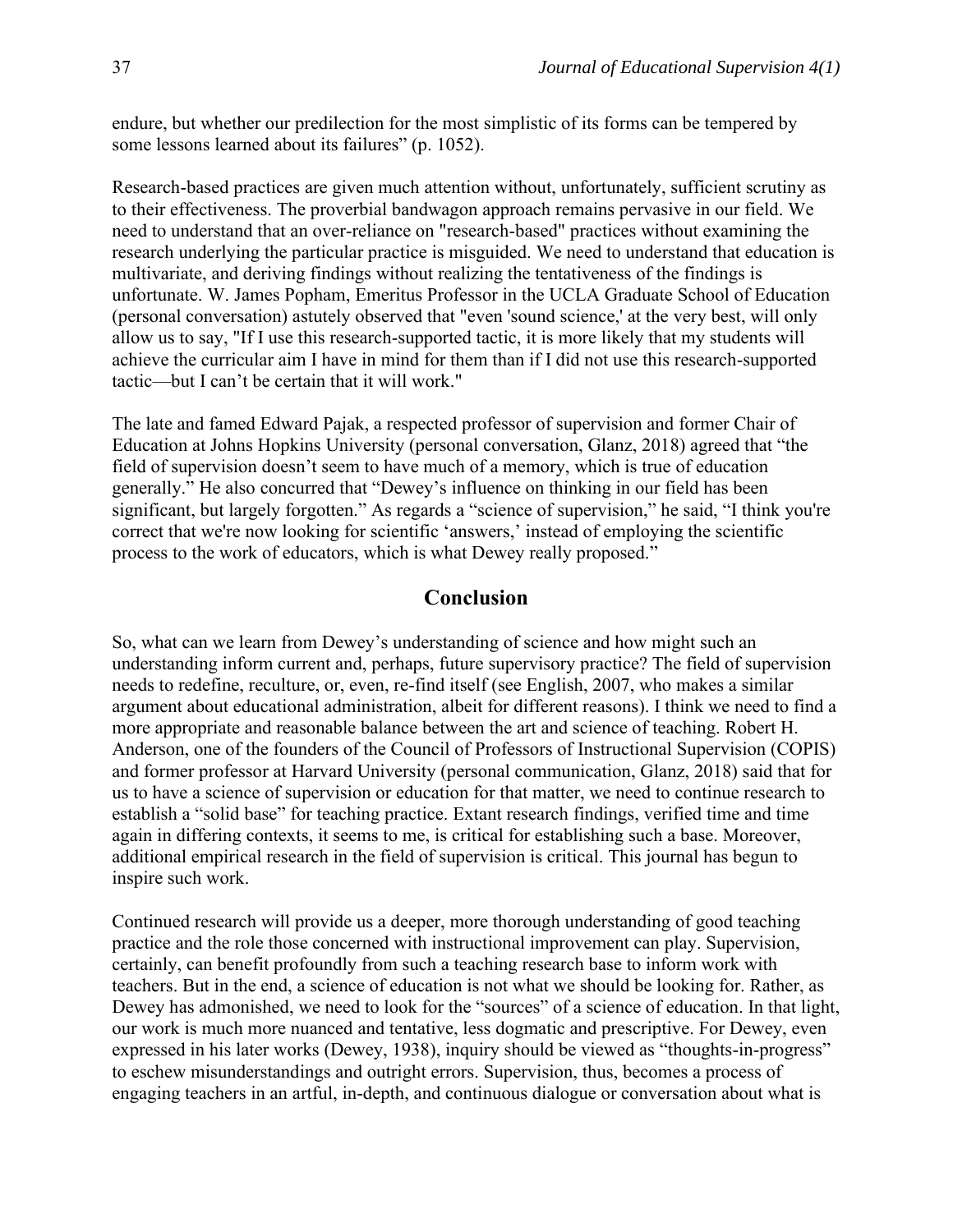transpiring in the classroom. That is the lesson I think Dewey would advocate. On this very point, Dewey (1929) said that education is unlike physics, chemistry, or biology.

Just because educational science has no such achievement of laws to fall back upon, it is in a tentative and inchoate state…. To treat them as scientific rather than as philosophic is to conceal from view their hypothetical character and to freeze them into *rigid dogmas* [italics added] that hamper instead of assisting actual inquiry. (p. 55)

As promised, I want to end in a more doleful, less Pollyannaish fashion. Our overly optimistic and hopeful approach has not worked because, at its essence, it is oblivious to the political realities in our midst. As long as policymakers hold sway, and as long as educators, and in our particular case, professors of supervision, are unable to present a cogent rationale for the essential nature of our work, little will change. Organizations aligned with the beliefs and values about teaching and learning that members of COPIS and the AERA-SIG hold dear, need to politically unite against forces that constrain and extinguish innovation (Gordon, 2019). The opposing forces are surely awesome. NCLB and Race to the Top had and still has bipartisan support. In the troubled world in which we now live, given the pandemic, attention is not focused on the issues Dewey highlighted. Our work, thus, is placed on the proverbial "back-burner."

However, if we can, indeed, marshal our troops, so to speak, through continued empirical research and increased political advocacy, among other strategies, then we have in John Dewey a progenitor who has given us the philosophical and theoretical framework to make positive change a reality. In this struggle, we must relinquish the quest for scientific certainty in our work, as Dewey (1988) has so eloquently advocated. In closing, I guess I am more of an "idealistic optimist," rather than a pessimist. That is, I am optimistic, but only in the long run.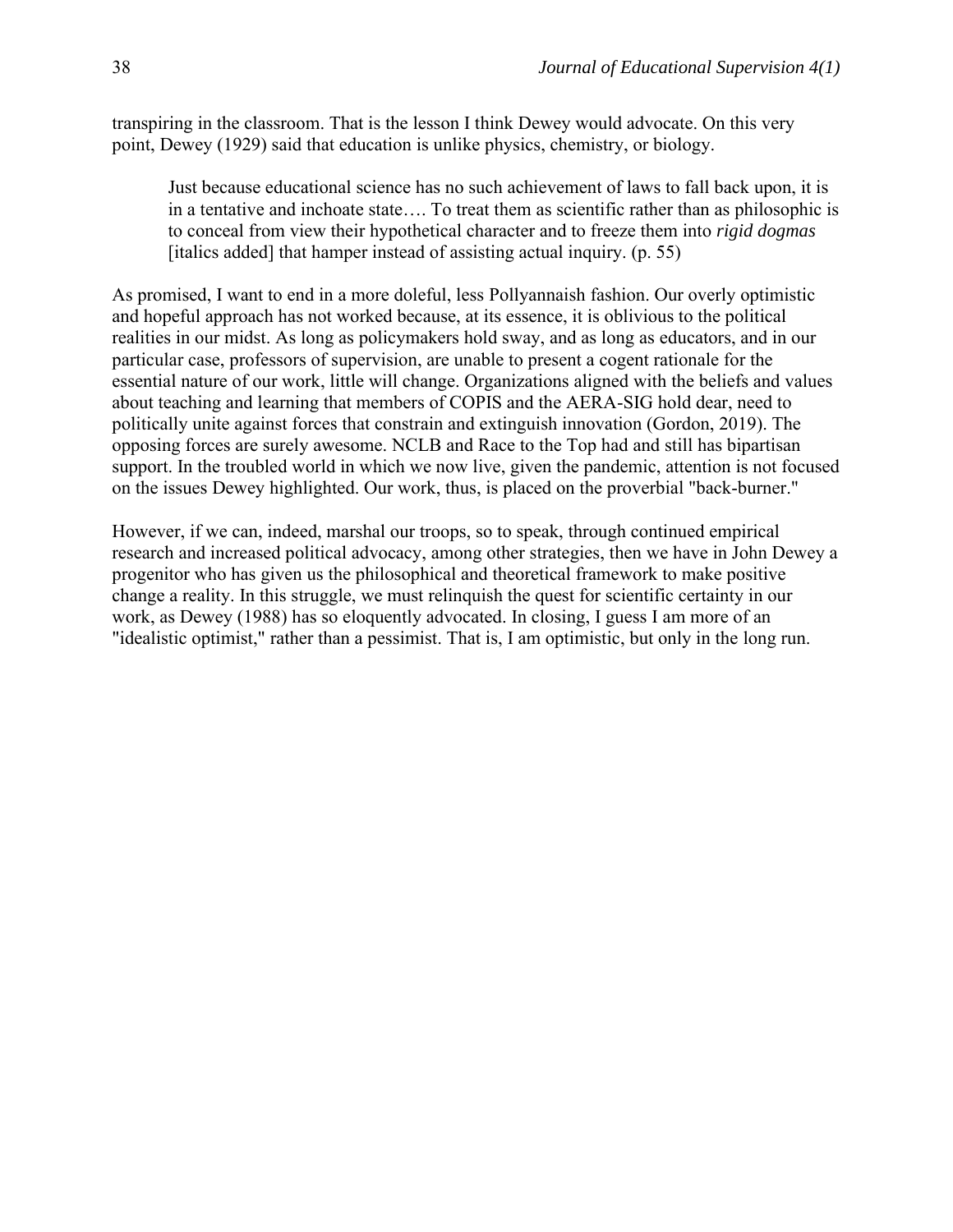#### **References**

- Arlington, A. (1972). *An historical analysis of the development of supervision in the public schools in the United States from 1870 to 1970* (Doctoral dissertation). George Washington University.
- Au W. (2016). Meritocracy 2.0: High-stakes, standardized testing as a racial project of neoliberal multiculturalism. *Educational Policy, 30*(1), 39-62. [https://doi.org/10.1177/0895904815614916](https://doi.org/10.1177%2F0895904815614916)
- Barr, A. S. (1925). Scientific analysis of teaching procedures. *The Journal of Educational Method, 4,* 361-366.
- Barr, A. S. (1931). *An introduction to the scientific study of classroom supervision.* D. Appleton and Company.
- Bobbitt, F. (1913). Some general principles of management applied to the problems of city school systems. In *Twelfth Yearbook of the National Society for the Study of Education, Part I, The supervision of city schools* (pp. 7-96). The University of Chicago Press.
- Bowers, C. A., & Flinders, D. J. (1991). *Culturally responsive teaching and supervision: A handbook for staff development.* Teachers College Press.
- Boydston, J. A. (1985). *The middle works of John Dewey, 1899-1924: Volume 6.* Southern Illinois University pres.
- Brim, O. G. (1930). Changing and conflicting conceptions of supervision. *Education, 53*, n.a.
- Burton, W. H. (1930). Probable next steps in the progress of supervision. *Educational Method, 9,* 401-405.
- Burton, W. H., & Brueckner, L. J. (1955). *Supervision: A social process.* Appleton.
- Button, H. W. (1961). *A history of supervision in the public schools, 1870-1950 (*Doctoral dissertation). Washington University.
- Cassirer, E. (1953). *An essay on man: An introduction to a philosophy of human culture.* Doubleday & Co.
- Cogan, M. (1973). *Clinical supervision.* Houghton Mifflin Company.
- Costa, A., & Garmston, R. (1994). *Cognitive coaching: Approaching renaissance schools.*  Christopher Gordon Publishing.
- Darling-Hammond, L., & Goodwin, A.L. (1993). Progress toward professionalism in teaching. In G. Cawelti (Ed.), *Challenges and achievements of American education* (pp. 19-52). ASCD.
- Dewey, J. (1916). *Democracy in education.* Liveright.
- Dewey, J. (1929). *The sources of a science of education.* Liveright.
- Dewey, J. (1938). *Logic: The theory of inquiry.* Holt.
- Dewey, J. (1988). *The quest for certainty: A study of the relation of knowledge and action.* Southern Illinois University Press.
- Downey, C. J. Stefy, B. E., English, F. W., Frase, L .E., & Poston, W. K. (2004). *The threeminute walkthrough.* Corwin.
- English, F. W. (2007). *From the president: Toward re-founding the field of educational administration.* UCEA Review, Fall issue.
- Garman, N. (2020). The dream of clinical supervision: Critical perspectives on the state of supervision, and our long-lived accountability nightmare. *Journal of Educational Supervision, 3*(3), 7-17. <https://doi.org/10.31045/jes.3.3.2>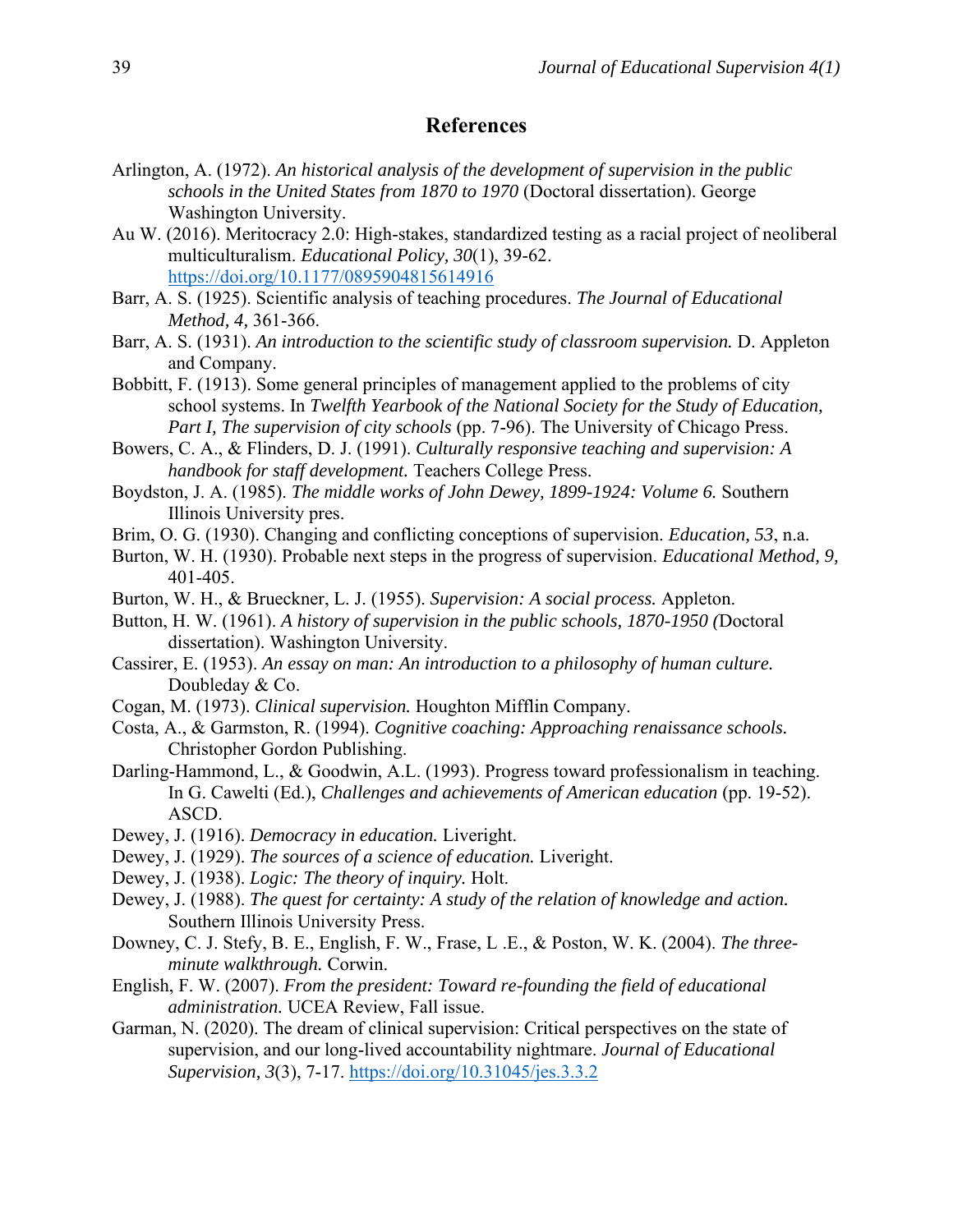- Glanz, J. (1977). *Bureaucracy and professionalism: An historical interpretation of public school supervision in the United States, 1875-1937* (Doctoral dissertation). Columbia University.
- Glanz, J. (1991). *Bureaucracy and professionalism: The evolution of public school supervision.* Fairleigh Dickinson University Press.
- Glanz, J. (2018). Chronicling perspectives about the state of instructional supervision by eight prominent scholars of supervision. *Journal of Educational Supervision, 1*(1), 1- 17. <https://doi.org/10.31045/jes.1.1.1>
- Glickman, C. D. (1981). *Developmental supervision.* Allyn and Bacon.
- Goldhammer, R. (1969). *Clinical supervision: Special methods for the supervision of teachers*. Holt, Rinehart, and Winston.
- Gordon, S. P. (2019). Educational supervision: Reflections on its past, present, and future. *Journal of Educational Supervision, 2*(2), 27- 52. [https://doi.org/https://doi.org/10.31045/jes.2.2.3](https://doi.org/https:/doi.org/10.31045/jes.2.2.3)
- Gordon, S. P. (2020). Lessons from the past: Ideas from supervision books published from 1920 through 1950. *Journal of Educational Supervision, 3*(2), 51- 82. <https://doi.org/10.31045/jes.3.2.4>
- Hill, S. (1918). Defects of supervision and constructive suggestions thereon. *National Educational Association Proceedings, 56,* 347-350.
- Hoetker, W. J., & Ahlbrand, W .P. (1969). The persistence of the recitation. *American Educational Research Journal, 6,* 152-176.<http://www.jstor.org/stable/1161891>
- Hosic, J. F. (1920). The democratization of supervision. *School and Society, 11*, 331-336.
- Hursh, D. (2013). Raising the stakes: High-stakes testing and the attack on public education in New York, *Journal of Education Policy*. <http://dx.doi.org/10.1080/02680939.2012.758829>
- Killian, J. E., & Post, D. M. (1998). Scientific dimensions of supervision. In G. R. Firth & E. F. Pajak (Eds.). *Handbook of research on school supervision* (pp. 1032-1054). Macmillan
- Kliebard, H. M. (1987). *The struggle for the American curriculum: 1893-1958.* Routledge & Kegan Paul.
- Krippendorff, K. (2018). *Content analysis: An introduction to its methodology* (4<sup>th</sup> ed.). Sage.
- Krug, E. A. (1964). *The shaping of the American high school, 1890-1920.* Harper & Row.
- Kummel, F. (1966). Time as succession and the problem of duration. In J. T. Fraser (Ed.). *The voices of time* (pp. 31-55). George Braziller.
- Leithwood, K., & Jantzi, D. (1990). *Transformational leadership.* Paper presented at the annual meeting of the American Educational Research Association, Boston.
- Onosko, J. (2011). Race to the Top leaves children and future citizens behind the devastating effects of centralization, standardization, and high stakes accountability. *Democracy and Education, 19* (2), 1-11.

<https://democracyeducationjournal.org/cgi/viewcontent.cgi?article=1017&context=home>

- Ovando, M. N. (1995). Enhancing teaching and learning through collaborative supervision *People and Education, 3(2)*, n.a.
- Ovando, M. N. (2000) Collaborative supervision: Implications for supervision research & enquiry. In J. Glanz & L. Behar-Horenstein, (Eds.) *Paradigm debates in curriculum and supervision: Modern and postmodern perspectives* (pp. 108-125). Bergin & Garvey.
- Pajak, E. (1993). Change and continuity in supervision and leadership. In G. Cawelti, (Ed.) *Challenges and achievements of American education* (pp. 158-186). ASCD.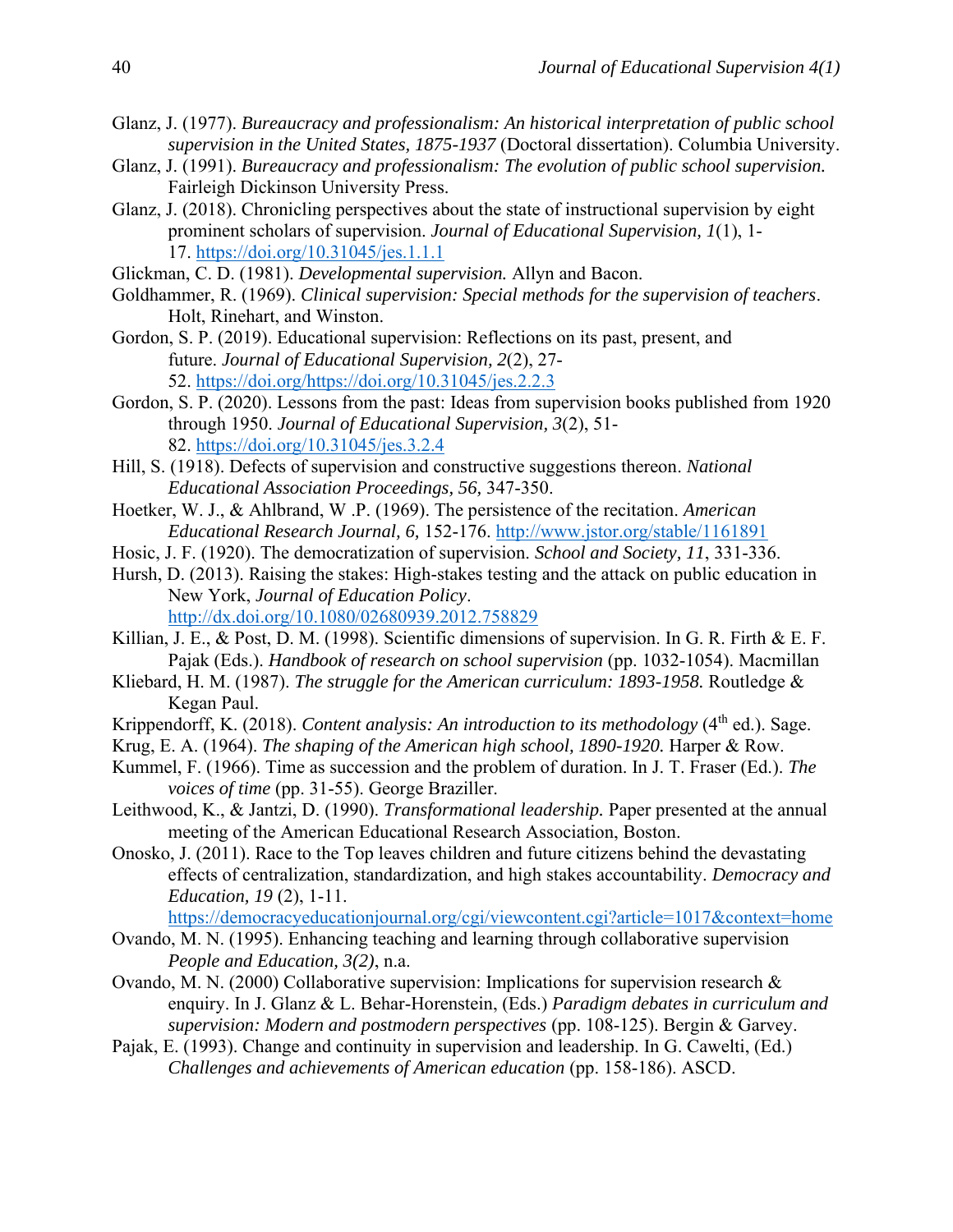- Pajak, E. (2000). *Approaches to clinical supervision: Alternatives for improving instruction.*  Christopher-Gordon.
- Ravitch, D. (1995). *National standards in American education: A citizen's guide.* The Brookings Institution.
- Roberts, S. M., & Pruitt, E. Z. (2003). *Schools as professional learning communities: Collaborative activities and strategies for professional development.* Corwin.
- Rousmaniere, K. (1992). *City teachers: Teaching in New York City schools in the 1920s (*Doctoral dissertation). Columbia University.
- Seguel, M. L. (1966). *The curriculum field: Its formative years.* Teachers College Press.
- Smith, W.C., Benavot A. (2019). Improving accountability in education: the importance of structured democratic voice. *Asia Pacific Educational Review, 20,* 193–205. <https://doi.org/10.1007/s12564-019-09599-9>
- Sterrett, B., Rhodes, G., Kubasko, D., Reid-Griffin, A., Robinson, K. K., Hooker, S. D., & Ryder, A. J. (2020). Shaping the supervision narrative: Innovating teaching and leading to improve STEM instruction. *Journal of Educational Supervision, 3*(3), 60- 74. <https://doi.org/10.31045/jes.3.3.5>
- Stuckart, D., & Glanz, J. (2010). *Revisiting Dewey: Best practices for educating the whole child.* Rowman & Littlefield.
- Sullivan, S., Shulman, V., & Glanz, J. (2005, October 29). *Instructional supervision in a standards-based environment: Retrospective, perspective, and prospective.* Presented at the annual meeting of the Council of Professors of Instructional Supervision, Alexandria, VA.
- Taylor, F. W. (1911). *The principles of scientific management.* Harper and Brothers.
- Tomlinson, S. (1998). Edward Lee Thorndike and John Dewey on the science of education. *Oxford Review of Education 23*(3), 365-383.<http://www.jstor.org/stable/1050962>
- Tyack, D. B. (1974*). The one best system: A history of American education*. Harvard University Press.
- Willerman, M., McNeely, S. L., & Koffman, E. C. (1991). *Teachers helping teachers: Peer observation and assistance.* Praeger.

#### **Author Biography**

**Jeffrey Glanz** is Professor of Education and Head of the Master's Degree Program in Educational Administration at Michlala-Jerusalem College, Israel. He is the author, co-author, editor, and co-editor of 25 books on various educational topics and numerous peer-reviewed journals. His specialty is in educational leadership and supervision of instruction. His latest articles include: a) Encouraging and discouraging factors in the decision to become an Israeli leader in religious schools: Implications for reforming bureaucratic mandates of the Ministry of Education (2020, co-authored). *International Journal of Educational Reform, 30*(1), 77-97; b) Shedding light on the phenomenon of supervision: A field's struggles for visibility (2019, coauthored). *Journal of Educational Supervision*, *2*(1), 1-21; and Chronicling perspectives about the state of instructional supervision by eight prominent scholars of supervision (2018). *Journal of Educational Supervision, 1*(1), 1-17. He has edited two recent books with Rowman & Littlefield: *Crisis and pandemic leadership: Implications for meeting the needs of students,*